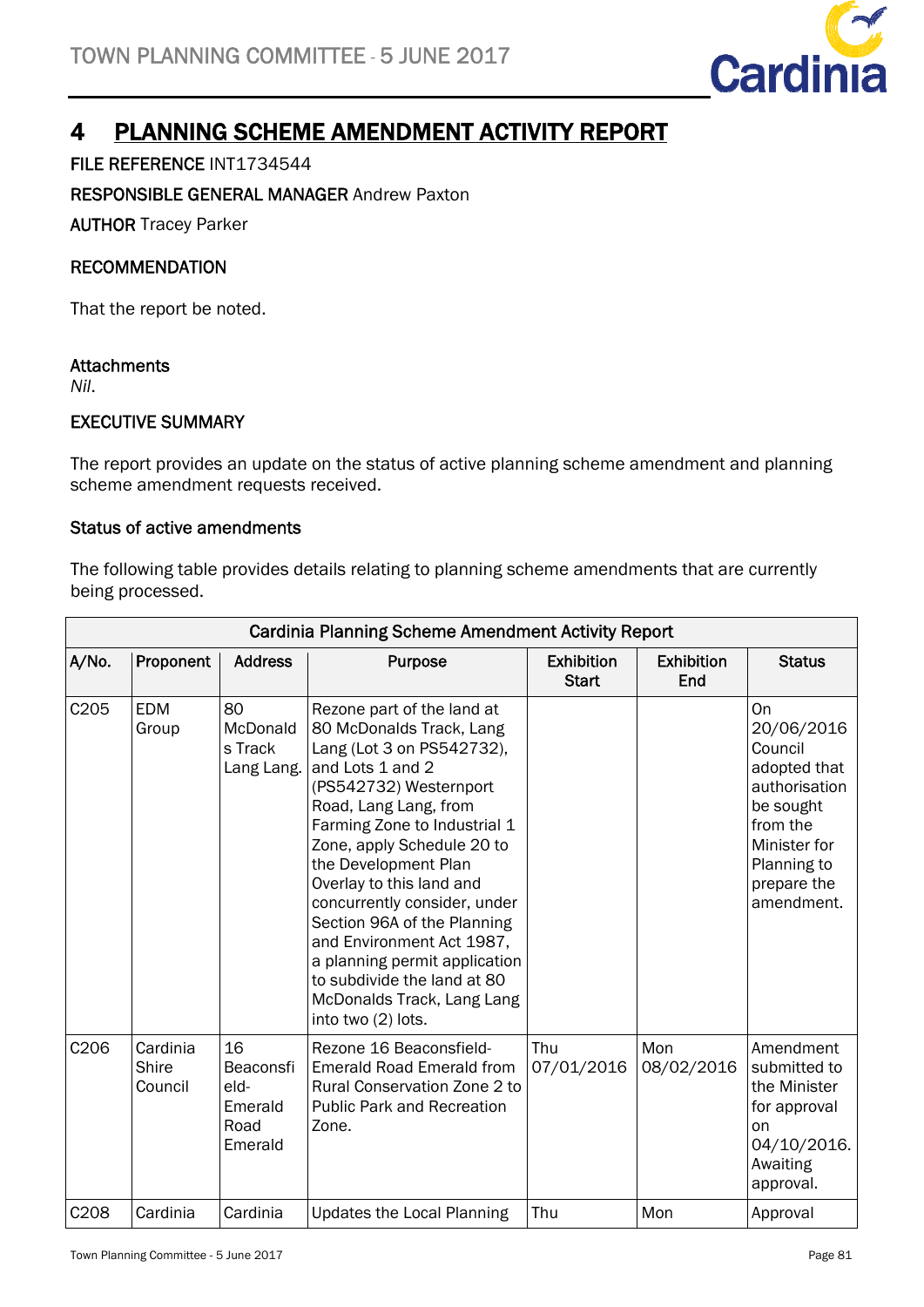

| <b>Cardinia Planning Scheme Amendment Activity Report</b> |                                     |                                                                                     |                                                                                                                                                                                                                                                                                                                                                                                                                                                                                   |                                   |                          |                                                                                                                                                                                                                      |  |
|-----------------------------------------------------------|-------------------------------------|-------------------------------------------------------------------------------------|-----------------------------------------------------------------------------------------------------------------------------------------------------------------------------------------------------------------------------------------------------------------------------------------------------------------------------------------------------------------------------------------------------------------------------------------------------------------------------------|-----------------------------------|--------------------------|----------------------------------------------------------------------------------------------------------------------------------------------------------------------------------------------------------------------|--|
| A/No.                                                     | Proponent                           | <b>Address</b>                                                                      | Purpose                                                                                                                                                                                                                                                                                                                                                                                                                                                                           | <b>Exhibition</b><br><b>Start</b> | <b>Exhibition</b><br>End | <b>Status</b>                                                                                                                                                                                                        |  |
|                                                           | <b>Shire</b><br>Council             | Shire                                                                               | Policy Framework (LPPF) to<br>make reference to relevant<br>policy direction outlined in<br>Plan Melbourne. Airport<br>Policy and Healthy By<br>Design.                                                                                                                                                                                                                                                                                                                           | 21/07/2016                        | 22/08/2016               | documents<br>re-submitted<br>on<br>17/03/2017<br>in light of the<br>release of<br>Plan<br>Melbourne<br>refresh.                                                                                                      |  |
| C <sub>209</sub>                                          | Cardinia<br><b>Shire</b><br>Council | Pakenham<br>Golf<br>Course                                                          | Apply the Low Density<br>Residential Zone 3, a<br><b>Vegetation Protection</b><br>Overlay 1 and Development<br>Design Overlay 1 to land<br>within the Deep Creek<br>Master Plan area, and<br>consider a planning permit<br>for a two lot subdivision to<br>allow for the land to be<br>zoned Low Density<br>Residential Zone 3 and<br><b>Public Park and Recreation</b><br>Zone.                                                                                                  | Fri<br>24/06/2016                 | Wed<br>31/08/2016        | On<br>20/03/2017<br>Council<br>adopted to<br>split the<br>amendment<br>into two parts<br>with Part A to<br>be<br>resubmitted<br>to the<br>Minister for<br>Planning for<br>approval and<br>Part B to be<br>abandoned. |  |
| C211                                                      | Cardinia<br>Shire<br>Council        | Pakenham  <br><b>Structure</b><br>Plan area                                         | The Amendment adds the<br>Pakenham Activity Centre<br><b>Incorporated Provisions</b><br>(March 2017) as an<br>Incorproated document in<br>the Schedule to Clause<br>81.01 and the Pakenham<br>Structure Plan (March 2017)<br>as a Reference document in<br>Clauses 21.03-2, 21.04-1,<br>21.04-3 and 21.04-4. The<br>Amendment revises the<br><b>Local Planning Policy</b><br>Framework (LPPF) to make<br>reference to 'Activity Centre<br>Structure Plans' in various<br>Clauses. | Thu<br>12/05/2016                 | Tue<br>14/06/2016        | Amendment<br>submitted to<br>the Minister<br>for approval<br>on<br>24/03/2017.<br>Awaiting<br>approval.                                                                                                              |  |
| C214                                                      | Pakenham<br>Racing<br>Club Inc.     | 71 and 77<br>Racecours<br>e Road,<br>Pakenham (GRZ).<br>(Lot 1 on<br>PS63208<br>7K) | Rezone land from Special<br>Use Zone 2 (SUZ2) to<br><b>General Residential Zone</b>                                                                                                                                                                                                                                                                                                                                                                                               | Thu<br>13/10/2016                 | Mon<br>14/11/2016        | Amendment<br>submitted to<br>the Minister<br>for approval<br>on<br>11/01/2017.<br>Awaiting<br>approval.                                                                                                              |  |
| C <sub>215</sub>                                          | Cardinia                            | Green                                                                               | Implement the key                                                                                                                                                                                                                                                                                                                                                                                                                                                                 | Thu                               | Mon                      | Report going                                                                                                                                                                                                         |  |